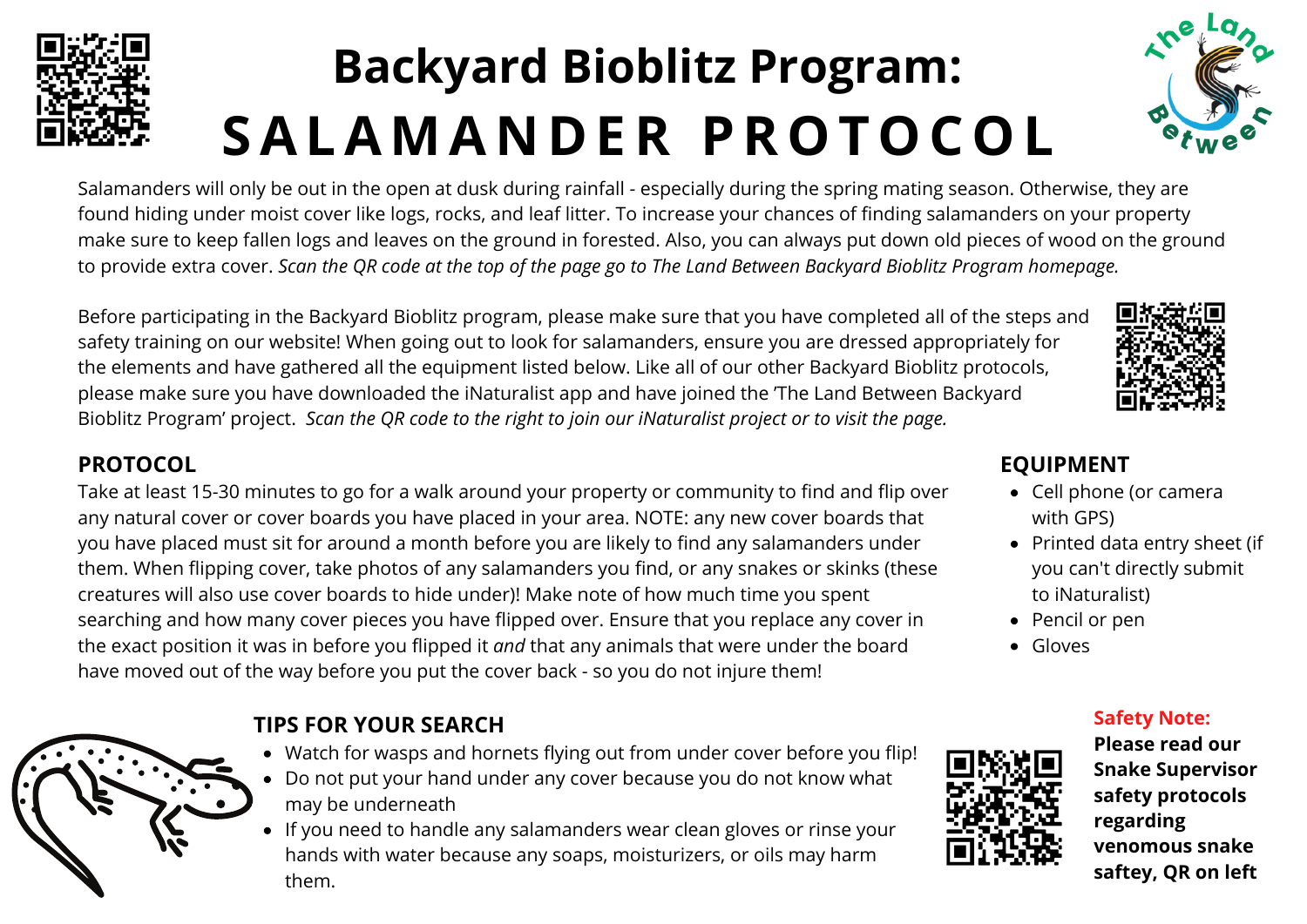

## **Backyard Bioblitz Program: SALAMA N D ER D ATA SHE E T**



Welcome to our Salamander Data Sheet! Scan the QR code on the top left or visit https://www.thelandbetween.ca/backyard-bioblitz/ to find our featured salamanders for this season! This sheet is designed for those who would like to keep paper documentation of their observations or learn more about different habitats and those who are unable to use iNaturalist while conducting their Bioblitz outside. After adding the information to this datasheet please submit your images and information to our iNaturalist project (if you are unable to do this you can send the data directly to us at info@thelandbetween.ca)! You can find our iNaturalist project titled *'The Land Between Backyard Bioblitz Program'* by searching for the project on iNaturalist or by scanning the QR code to the right.



| <b>Survey Date:</b> | <b>Start Time:</b> |                                  | <b>End Time:</b>                    |                                            | Number of Cover Objects Flipped: $\leq$  |  |
|---------------------|--------------------|----------------------------------|-------------------------------------|--------------------------------------------|------------------------------------------|--|
| <b>Description</b>  | <b>Species ID</b>  | Cover type (Rock,<br>log, board) | <b>Cover size (Length</b><br>width) | <b>Other animals found</b><br>under object | Location (ex: 45.231144,<br>$-78.303301$ |  |
|                     |                    |                                  |                                     |                                            |                                          |  |
|                     |                    |                                  |                                     |                                            |                                          |  |
|                     |                    |                                  |                                     |                                            |                                          |  |